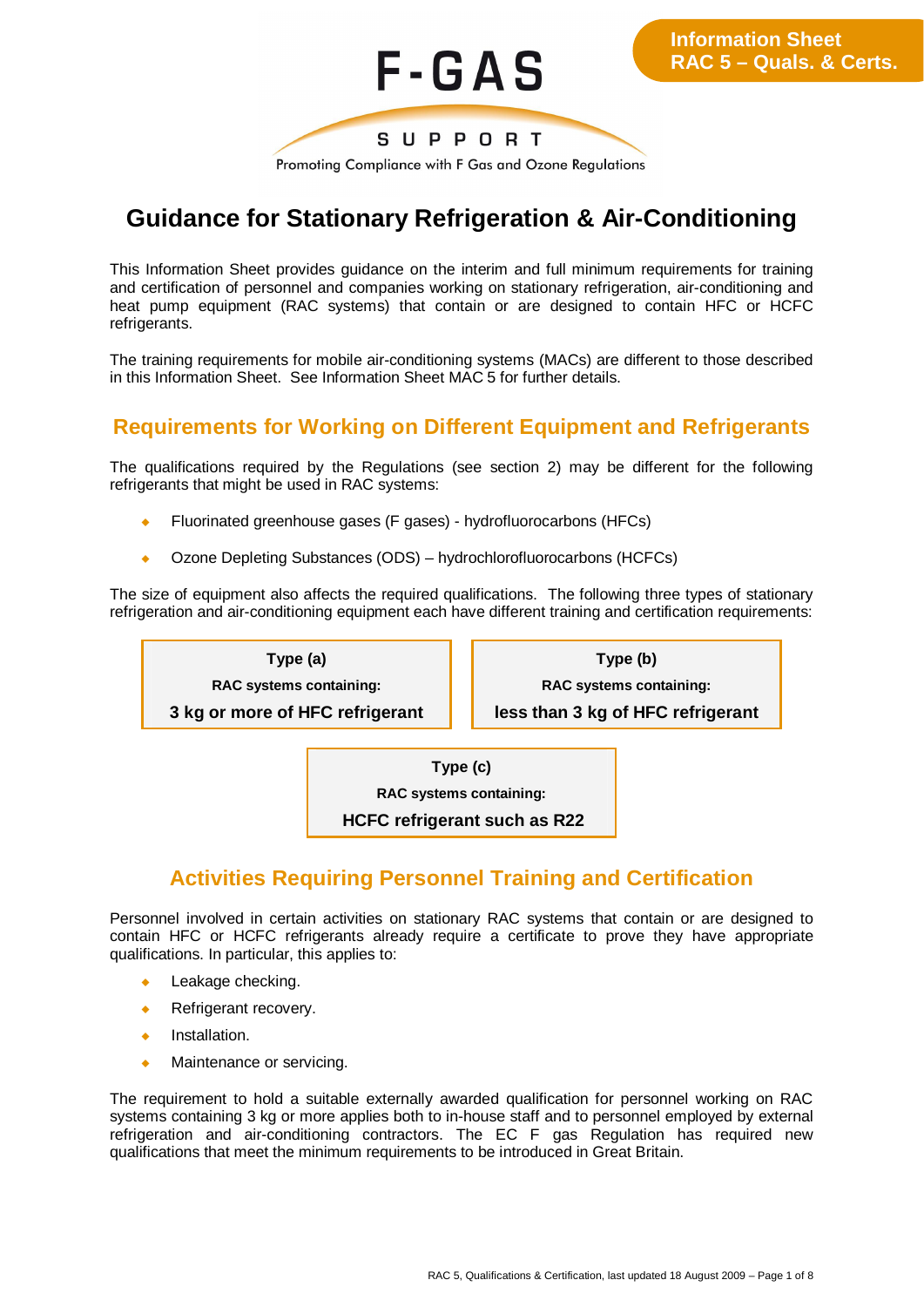## **1. Structure of this Information Sheet**

This Information Sheet has sections that address personnel training and certification requirements for each of the 3 equipment types described above, together with a separate section dealing with company certification requirements. In each section we first describe the current requirements, which apply during the relevant interim period, and then describe the future requirements.

**Section 2** provides a summary of relevant European and British legislation that define current and future training and certification requirements.

**Section 3** describes the new categories of qualification that are specified in the EC F gas Regulation.

**Section 4** addresses requirements for personnel working on stationary RAC systems that contain or are designed to contain 3 kg or more of HFC refrigerant.

**Section 5** addresses requirements for personnel working on stationary RAC systems that contain or are designed to contain less than 3 kg of HFC refrigerant.

**Section 6** addresses requirements for personnel working on stationary RAC systems for **HCFC** refrigerant.

**Section 7** addresses requirements for company certification (this only applies to companies working on stationary systems that contain or are designed to contain containing HFCs).

**Section 8** addresses the requirements for companies taking delivery of F gases.

**Section 9** provides further explanations and definitions.

### **2. Summary of Relevant Legislation**

### **F Gas Regulations**

For stationary RAC systems that contain or are designed to contain HFCs the basis of all personnel and company certification is set out in the EC Regulation on certain fluorinated greenhouse gases (the F gas Regulation, EC/842/2006).

A further Commission Regulation, EC/303/2008 provides extra details and defines the training and certification requirements for stationary RAC systems.

The relevant EC Regulations as listed above provide the basis for both interim and full requirements.

The GB Fluorinated Greenhouse Gases Regulations 2009 (Statutory Instrument No. 261) lists the minimum qualifications that are acceptable in the interim period (until July 2011) and also the certification and evaluation bodies providing stationary equipment qualifications that meet the full requirements of EC/303/2008 for RAC.

The above Regulations are collectively referred to as "the F gas Regulations".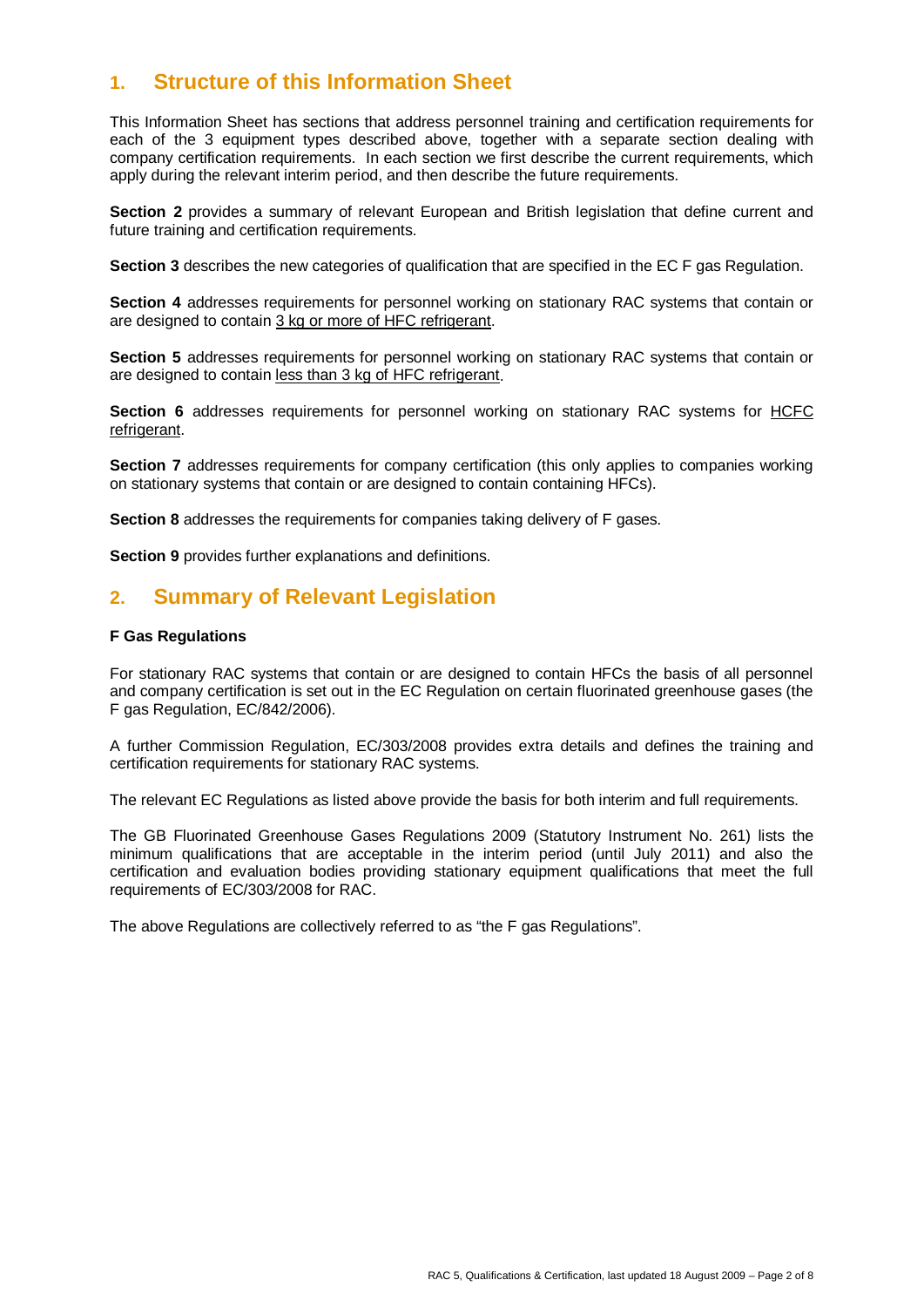#### **Ozone Regulations**

The use of HCFC refrigerants (such as R22) must comply with the EC Regulation on substances that deplete the ozone layer (EC/2037/2000).

The GB Ozone Depleting Substances (Qualifications) Regulations 2009 (Statutory Instrument No. 216) lists the qualifications that are suitable for working on systems containing HCFC refrigerants.

The above Regulations are collectively referred to as "the Ozone Regulations".

There are no interim arrangements under "the Ozone Regulations" because the current requirements for personnel have been in force since 2006.

### **3. New Categories of Training in the F Gas Regulations**

For RAC personnel, the European Commission Regulation 303/2008 refers to four different levels of certification, which allow personnel to carry out different activities. Note that Category I covers all activities whereas the other 3 categories are more restrictive:

**Category I** certificate holders may carry out all of the following activities for any size of RAC systems containing HFC refrigerants - leakage checking, refrigerant recovery, installation, maintenance and servicing.

**Category II** certificate holders may carry out refrigerant recovery, installation, maintenance and servicing, in relation to RAC systems containing less than 3 kg of fluorinated greenhouse gases (or less than 6 kg for systems that are hermetically sealed). Category II certificate holders may also carry out leak checks on any plant provided that it does not entail breaking into the refrigeration circuit containing fluorinated greenhouse gases.

Category III certificate holders may carry out refrigerant recovery in relation to RAC systems containing less than 3 kg of fluorinated greenhouse gases (or less than 6 kg for systems that are hermetically sealed).

**Category IV** certificate holders may carry out leak checks on any plant provided that it does not entail breaking into the refrigeration circuit containing fluorinated greenhouse gases.

RAC qualifications that meet the minimum requirements have been introduced. The two certification and evaluation bodies named in the GB Fluorinated Greenhouse Gases Regulations 2009 (SI No. 261) - City and Guilds and the Construction Industry Training Board (CITB) - both have courses that meet the minimum requirements of EC/303/2008, see Table 1.

| Level               | <b>City &amp; Guilds</b>                                                            | <b>CITB</b>                                                                                                                                                     |
|---------------------|-------------------------------------------------------------------------------------|-----------------------------------------------------------------------------------------------------------------------------------------------------------------|
| Category I          | 2079-11 City and Guilds Level 2 Award in<br>F Gas and ODS Regulations: Category I   | J11 Category I – leak checking, recovery,<br>installation, service and maintenance of<br>equipment                                                              |
| <b>Category II</b>  | 2079-12 City and Guilds Level 2 Award in<br>F Gas and ODS Regulations: Category II  | J12 Category II – installation, service and<br>maintenance of equipment with a charge of less<br>than 3kg, (6kg if hermetically sealed) and leakage<br>checking |
| <b>Category III</b> | 2079-13 City and Guilds Level 2 Award in<br>F Gas and ODS Regulations: Category III | J13 Category III - recovery of refrigerant                                                                                                                      |
| <b>Category IV</b>  | 2079-14 City and Guilds Level 2 Award in<br>F Gas and ODS Regulations: Category IV  | J14 Category IV - leakage checking                                                                                                                              |

|  |  |  |  | Table 1 Qualifications that meet the minimum requirements for RAC |  |
|--|--|--|--|-------------------------------------------------------------------|--|
|--|--|--|--|-------------------------------------------------------------------|--|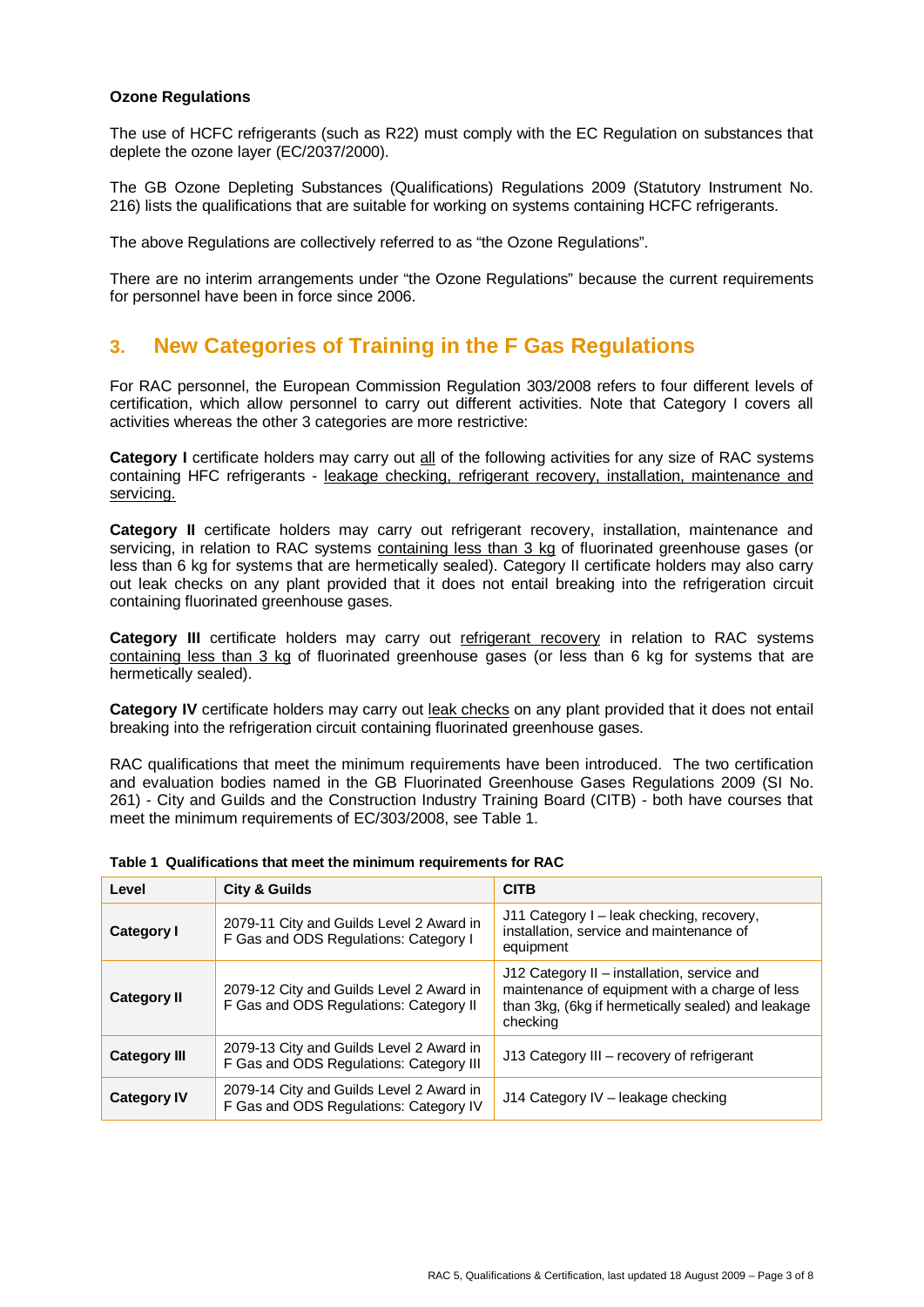## **4. Personnel Requirements: Equipment Type (a)**

| System type          | <b>Stationary RAC</b> |
|----------------------|-----------------------|
| Refrigerant type     | <b>HFC</b>            |
| Refrigerant quantity | 3 kg or more          |

Personnel working on RAC systems containing 3 kg or more of HFC refrigerant must comply with the requirements described below. Holders of these qualifications may also work on smaller HFC equipment and on HCFC equipment.

#### **Interim Certificate - Acceptable Qualifications, RAC, HFC Refrigerants, 3kg or more**

The interim period runs until 3 July 2011. During this period, in addition to the qualifications that meet the minimum requirements of EC/303/2008, as discussed in the "Full Certificate" section below, two alternative qualifications are acceptable as an interim certificate if gained before 9 March 2009. As specified in the GB Fluorinated Greenhouse Gases Regulations 2009 (Statutory Instrument No 261) these are:

- ¡ City & Guilds Certificate in Handling Refrigerants Scheme 2078
- ¡ Construction Industry Training Board (CITB) Safe Handling of Refrigerants J01 (also referred to as CITB 206710 in other Defra documentation).

Personnel holding one of these interim qualifications, obtained before the 9 March 2009, wishing to undertake installation, maintenance or servicing of RAC systems containing or designed to contain F gases have until 3 July 2011 to obtain a qualification that meets the minimum requirements of EC/303/2008, see Table 1 for more details.

### **Full Certificate - Minimum Requirements, RAC, HFC Refrigerants, 3kg or more**

By the 3 July 2011 all personnel wishing to work on RAC systems containing or designed to contain F gases need to hold a full certificate that meets the minimum requirements for certification of personnel as set out in Commission Regulation 303/2008. These requirements go beyond the content of the two qualifications described above in the "Interim Certificate" section.

Personnel wishing to undertake leak checking, recovery, installation, servicing and maintenance on RAC systems containing or designed to contain 3 kg or more of F gas need to hold either of the two qualifications:

- 2079-11 City and Guilds Level 2 Award in F Gas and ODS Regulations: Category I
- Construction Industry Training Board (CITB) J11 Category I leak checking, recovery, installation, service and maintenance of equipment

Or a European qualification recognised under mutual recognition provisions; see Section 9 for more details.

Holders of any of the stationary equipment qualifications detailed above are deemed holders of a valid certificate for the purposes of the EC F gas Regulation and Commission Regulation 303/2008.

.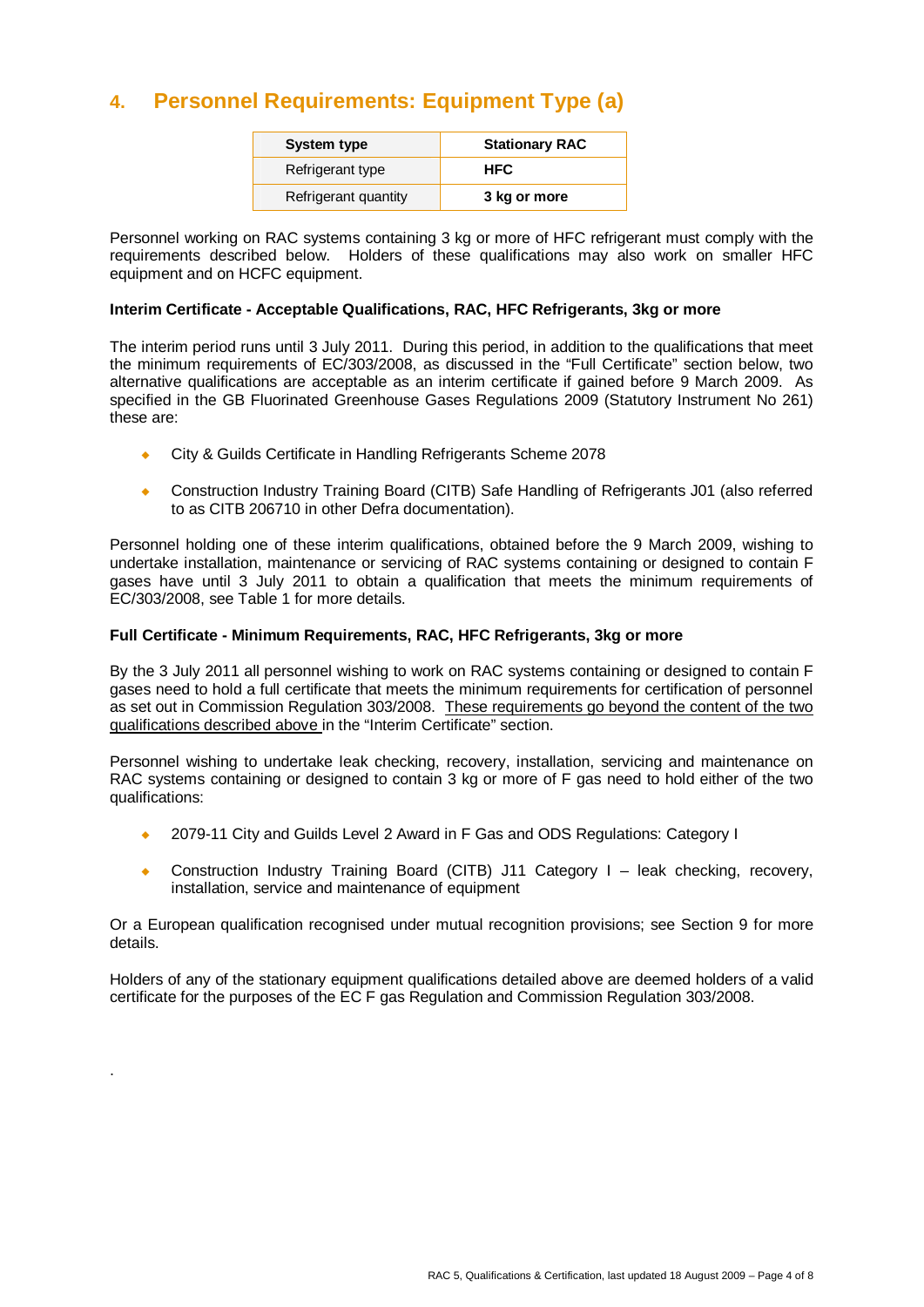## **5. Personnel Requirements: Equipment Type (b)**

| System type          | <b>Stationary RAC</b> |
|----------------------|-----------------------|
| Refrigerant type     | <b>HFC</b>            |
| Refrigerant quantity | Less than 3 kg        |

### **Interim Certificate - Acceptable Qualifications, RAC, HFC Refrigerants, less than 3kg**

The interim period runs until 3 July 2011. A number of qualifications are acceptable during the interim period. If gained before 9 March 2009 the following qualifications are deemed an interim certificate:

- ¡ City & Guilds Certificate in Handling Refrigerants Scheme 2078
- ¡ Construction Industry Training Board (CITB) Safe Handling of Refrigerants J01
- Personnel holding an in-house qualification (see Section 9 for more details)

Persons may have previous professional experience gained before the 15 February 2008 by working (without supervision) on equipment containing or designed to contain less than 3 kg of HFC refrigerant. Anyone relying on this option should have obtained an interim certificate before the 4 July 2009. The two bodies that issued these interim personnel certificates were:

- Domestic Appliance Service Association (DASA), contact details:
	- Website: www.dasa.org.uk, telephone: 0870 224 0343 or email: office@dasa.org.uk
- Whitegoods Trade Association (WTA), contact details:
	- Website: www.whitegoodstradeassociation.org, telephone: 0845 226 1272 or email: admin@whitegoodstradeassociation.org

Personnel holding either an interim personnel certificate (obtained before the 4 July 2009) or one of the three qualifications listed above (gained before 9 March 2009) wishing to undertake installation, maintenance or servicing of RAC systems containing or designed to contain F gases have until 3 July 2011 to obtain a new qualification that meets the minimum requirements of EC/303/2008, see Table 1 for more details.

### **Full Certificate - Minimum Requirements, RAC, HFC Refrigerants, less than 3kg**

By the 3 July 2011 all personnel wishing to work on RAC systems containing or designed to contain F gases need to hold a full certificate that meets the minimum requirements for certification of personnel as set out in Commission Regulation 303/2008. These requirements go beyond the four options to gaining an interim certificate described above in the "Interim Certificate" section.

Personnel wishing to undertake leak checking, recovery, installation, servicing and maintenance on RAC systems containing or designed to contain less than 3 kg of F gas need to hold one of the following qualifications:

- 2079-11 City and Guilds Level 2 Award in F Gas and ODS Regulations: Category I
- 2079-12 City and Guilds Level 2 Award in F Gas and ODS Regulations: Category II
- Construction Industry Training Board (CITB) J11 Category I leak checking, recovery, installation, service and maintenance of equipment
- Construction Industry Training Board (CITB) J12 Category II installation, service and maintenance of equipment with a charge of less than 3kg, (6kg if hermetically sealed) and leakage checking

Or a European qualification recognised under mutual recognition provisions; see Section 9 for more details.

Holders of any of the stationary equipment qualifications detailed above are deemed holders of a valid certificate for the purposes of the EC F gas Regulation and Commission Regulation 303/2008.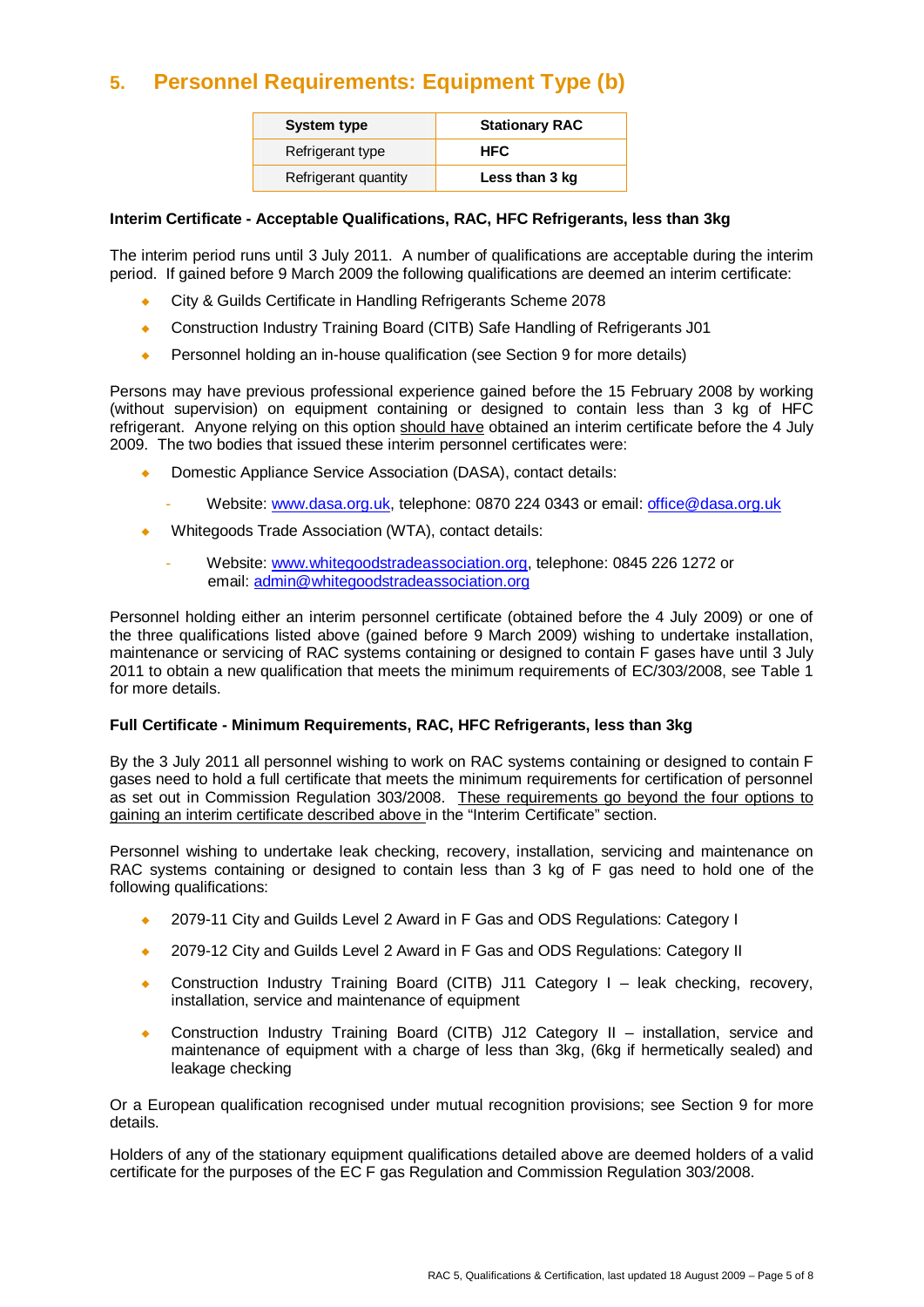### **6. Personnel Requirements: Equipment Type (c)**

| System type          | <b>Stationary RAC</b> |
|----------------------|-----------------------|
| Refrigerant type     | <b>HCFC</b>           |
| Refrigerant quantity | Any quantity          |

Personnel working on RAC systems containing any quantity of HCFC refrigerant must comply with the training requirements described below.

### **Full Certificate - Minimum Requirements, RAC, HCFC Refrigerants**

The full minimum qualifications that apply in Great Britain are specified in GB Ozone Depleting Substances (Qualifications) Regulations 2009 (Statutory Instrument No. 216) which has applied from 9 March 2009. This Regulation specifies a number of alternative qualifications:

- ¡ City & Guilds Certificate in Handling Refrigerants Scheme 2078
- ¡ Construction Industry Training Board (CITB) Safe Handling of Refrigerants Reference J01
- ¡ 2079-11 City and Guilds Level 2 Award in F Gas and ODS Regulations: Category I
- 2079-12 City and Guilds Level 2 Award in F Gas and ODS Regulations: Category II
- Construction Industry Training Board (CITB) J11 Category I leak checking, recovery, installation, service and maintenance of equipment
- Construction Industry Training Board (CITB) J12 Category II installation, service and maintenance of equipment with a charge of less than 3kg, (6kg if hermetically sealed) and leakage checking

The EC Ozone Regulation does not require any new qualifications to be introduced, so the above qualifications will be sufficient to work on any HCFC RAC systems in the future. Not all of these qualifications will be sufficient for work on HFC systems from 4 July 2011 because by then personnel working with F gases and F gas containing equipment will need to have obtained a new qualification. If personnel wish to work on HFC equipment as well as HCFC equipment, after 4 July 2011, they will need to have obtained one of the new F gas qualifications relevant to the activity being carried out.

### **7. Company Certification Requirements under the F Gas Regulations**

All companies (this includes sole-traders) undertaking refrigeration and air-conditioning work, be that as an in-house function or acting as contractors on behalf of other companies, must hold a Company Certificate if they employ personnel that carry out the following activities on RAC systems containing or designed to contain HFCs:

- Installation,
- Maintenance or servicing.

Defra has designated three Company Certification bodies. Other certification bodies may be appointed at a later date.

The timetable specified in the Commission Regulation 303/2008 is as follows:

- An interim company certificate or full certificate must be held by 4 July 2009.
- $\bullet$  A full company certificate must be held by 4 July 2011.

Failure to hold a certificate will be an offence under the Fluorinated Greenhouse Gases Regulations 2009 (Statutory Instrument No 261). All companies should apply for their certificate as soon as possible.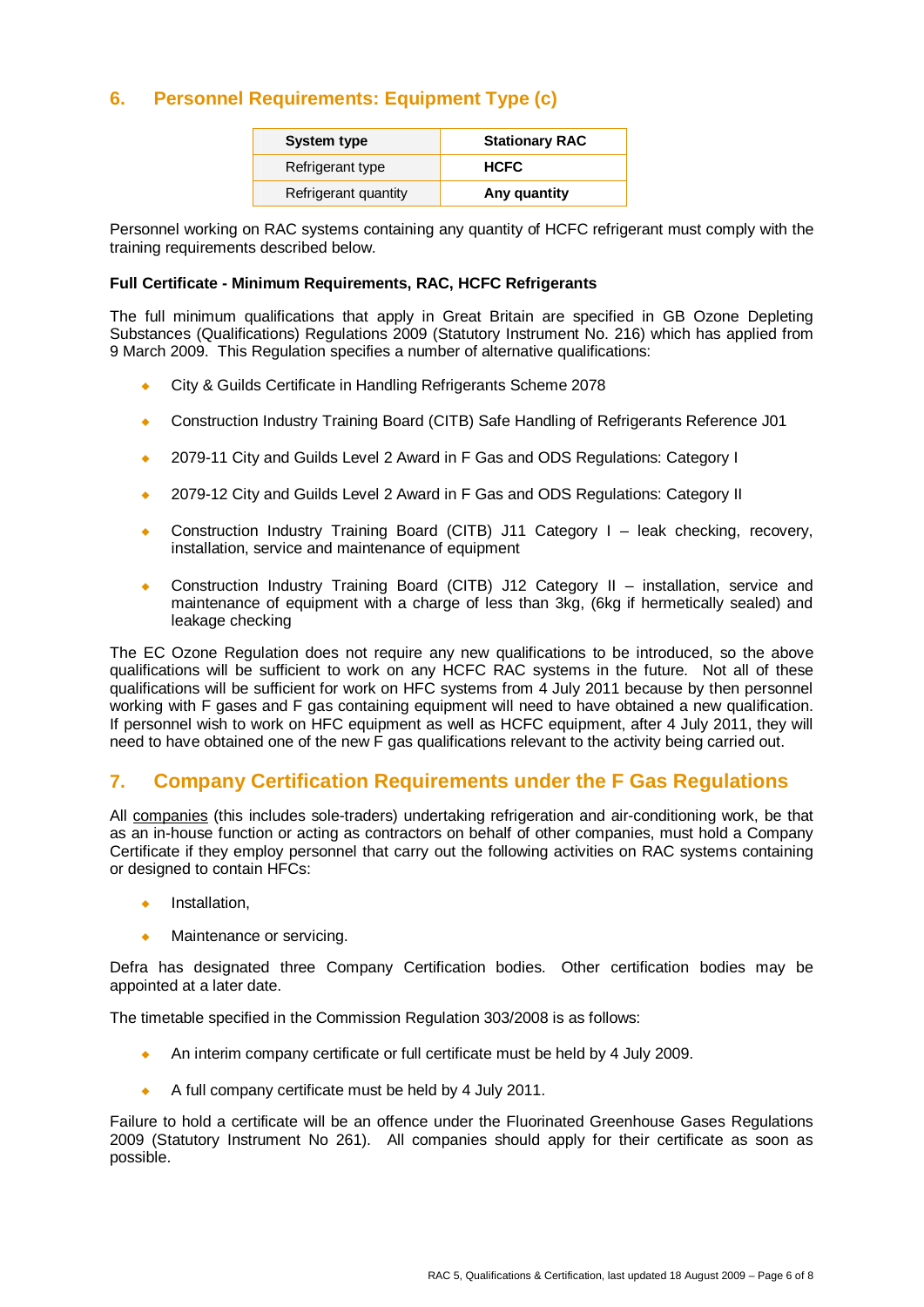To obtain an interim Company Certificate companies will need to show that they employ appropriately certified personnel in a sufficient number to cover the expected volume of activities. During the interim period City & Guilds 2078, CITB J01, an in-house qualification or an interim personnel certificate issued by DASA or WTA (see section 5 above for more details) are all acceptable in an application for an interim Company Certificate.

To gain a full Company Certificate, companies need to show that they employ sufficient personnel to cover the expected volume of activities and those personnel need qualifications that meet the minimum requirements of EC/303/2008 as described in Section 3, 4 and 5 above. In addition, they will need proof that the necessary tools and procedures are available to the personnel engaged in activities for which certification is required.

For the purposes of Company Certification each separate legal 'person', including sole traders, needs to hold a Company Certificate.

To obtain a Company Certificate contact one of these bodies:

### **Refcom:**

Website: www.refcom.org.uk, telephone: 01768 860409 or email: info@refcom.org.uk

### **Bureau Veritas:**

Website: www.bureauveritas.co.uk/fgas, telephone: 0207 661 0726 or email: fgas.mail@uk.bureauveritas.com

#### **Quidos:**

• Website: http://fgasregister.com, telephone: 01225 318400 or email fgas@quidos.co.uk

### **8. Taking Delivery**

This obligation applies to an organisation taking delivery of F gases to undertake the activities described in Articles 3 and 4 of the EC F gas Regulation namely leak checking, repair and recovery. Companies involved in carrying out these activities can only take delivery of containers of F gas if it employs relevant personnel that are appropriately qualified and certificated.

Regulation 11(1) of the Fluorinated Greenhouse Gases Regulations 2009 (Statutory Instrument No 261) makes it an offence for any company who carries out an activity referred to in Article 3 or Article 4 of the EC F gas Regulation unless an employee of that company is a qualified person. However, the qualification obligation only applies to those personnel who are actually using the F gases to carry out the activities in Article 3 and 4 of the EC F gas Regulation. This does not prevent unqualified personnel from physically taking delivery of the F gases, providing that they do not carry out the activities in Articles 3 and 4 of the EC F gas Regulation.

### **9. Other Useful Information**

This section provides further details of issues related to qualifications and certification of personnel.

### **Exemptions from Personnel Qualifications**

There are exemptions for three categories of personnel:

- 1) Trainees are exempt for up to 2 years, but they must work under the supervision of a person with an appropriate personnel qualification (including an interim certificate) and must be enrolled on a relevant training course.
- 2) Personnel only undertaking brazing, soldering or welding on a piece of RAC equipment would be exempt if they hold a nationally recognised qualification to undertake such activities and if they are supervised by a person holding an appropriate personnel certificate (including an interim certificate) to undertake installation of F gas containing equipment.
- 3) Personnel undertaking recovery of F gases from "waste equipment" under the WEEE Directive (Waste Electrical and Electronic Equipment) EC 96/2002 with an F gas charge less than 3 kg, in premises covered by a suitable permit, are exempt provided that they are employed by the company holding the permit and have completed a training course on the minimum skills and knowledge corresponding to Category III that is verified by an attestation of competence issued by the permit holder.